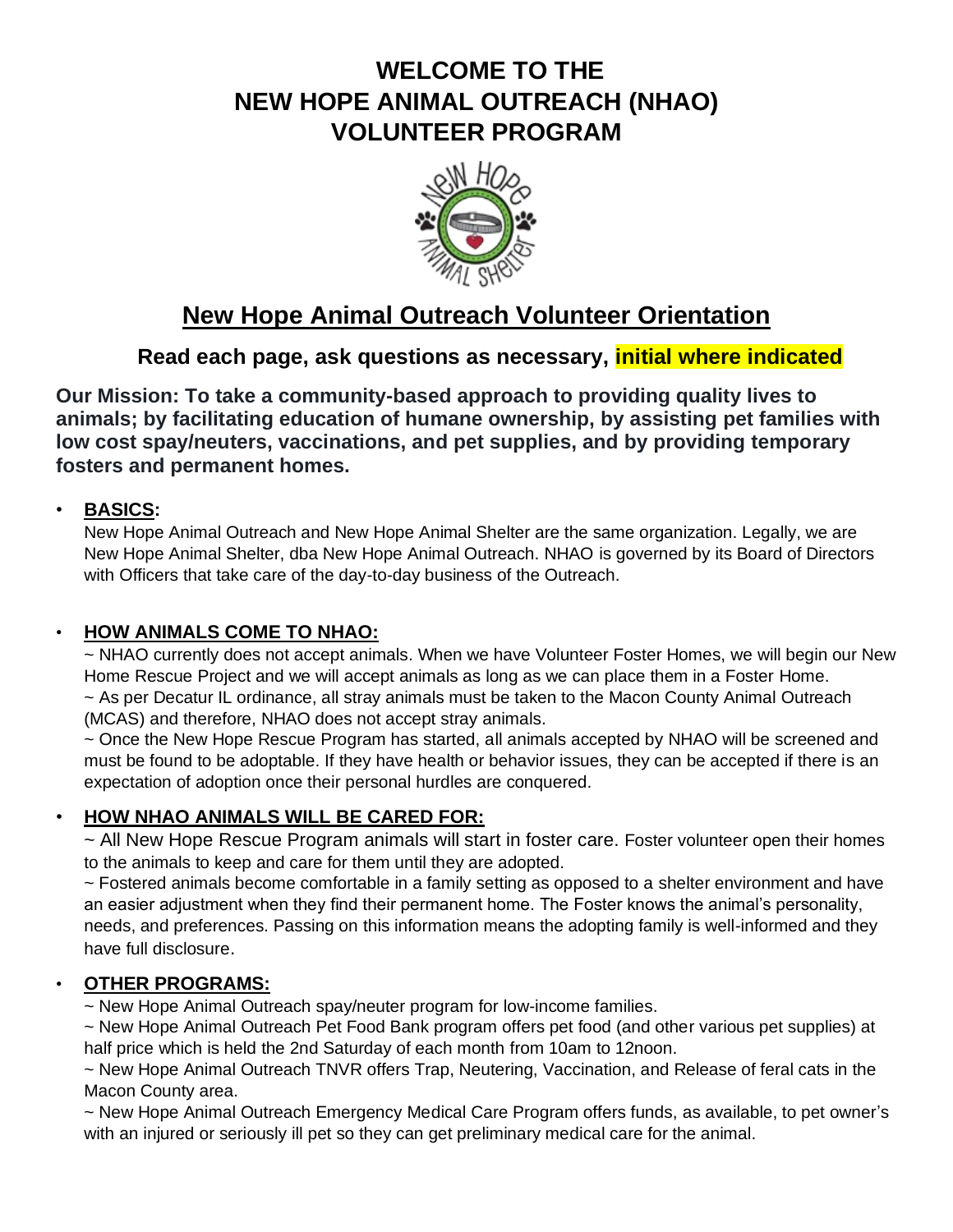## • **PET SURVIVOR PROGRAM**: FUTURE PROGRAM

New Hope Animal Outreach will offer this program once we have Foster Homes to help care for animals who outlive their owners. Pet owners establish a donation to New Hope Animal Outreach in their will in the form of cash or stock to care for their animals upon their death. New Hope Animal Outreach takes in the animal(s) at the point of the owner's death and the animal are taken in just as we would any other animal, foster them and seek a permanent home for the animal.

#### • **DONORS**:

New Hope Animal Outreach is a nonprofit 501(c)(3) organization and we are dependent on our generous donors for sustaining the Outreach. Depending on how the donor files their taxes, the donation may be a tax deduction. All donors should confer with their tax professional.

#### **ROAD TO VOLUNTEERING:**

- Fill out all paperwork including the Volunteer Profile.
- Complete Volunteer Orientation.
- Talk to the Volunteer Director about your experience, application, job preferences, and training.
- Start volunteering!

When you volunteer with New Hope Animal Outreach (NHAO) you're giving the animals the greatest gift of all: Your time! Whether you're fostering, helping out at events or assisting in some other way, you're helping area animals to feel loved, valued, and (best of all) have full healthy lives. For that great gift, everyone here at New Hope Animal Outreach is incredibly grateful. We wish for you an enjoyable, safe, fulfilling and rewarding volunteer experience!

#### **Guiding Principles:**

#### **Everyone representing New Hope Animal Outreach is expected to follow these principles.**

- **The Golden Rule** To treat all living things as we ourselves would wish to be treated.
- **Kindness** To demonstrate compassion and respect for all living creatures.
- **Positive Influence** To judge our effectiveness by the extent to which animal lives are saved & improved and by the positive experience of the people we touch.
- **Leadership** To lead by example, developing, promoting and sharing great new ideas and programs to help animals.
- **Authenticity** To do what we say we do.
- **Transparency** To be open and honest in our relationships.
- **Do No Harm** We are here to help the animals and to avoid anything that may harm them.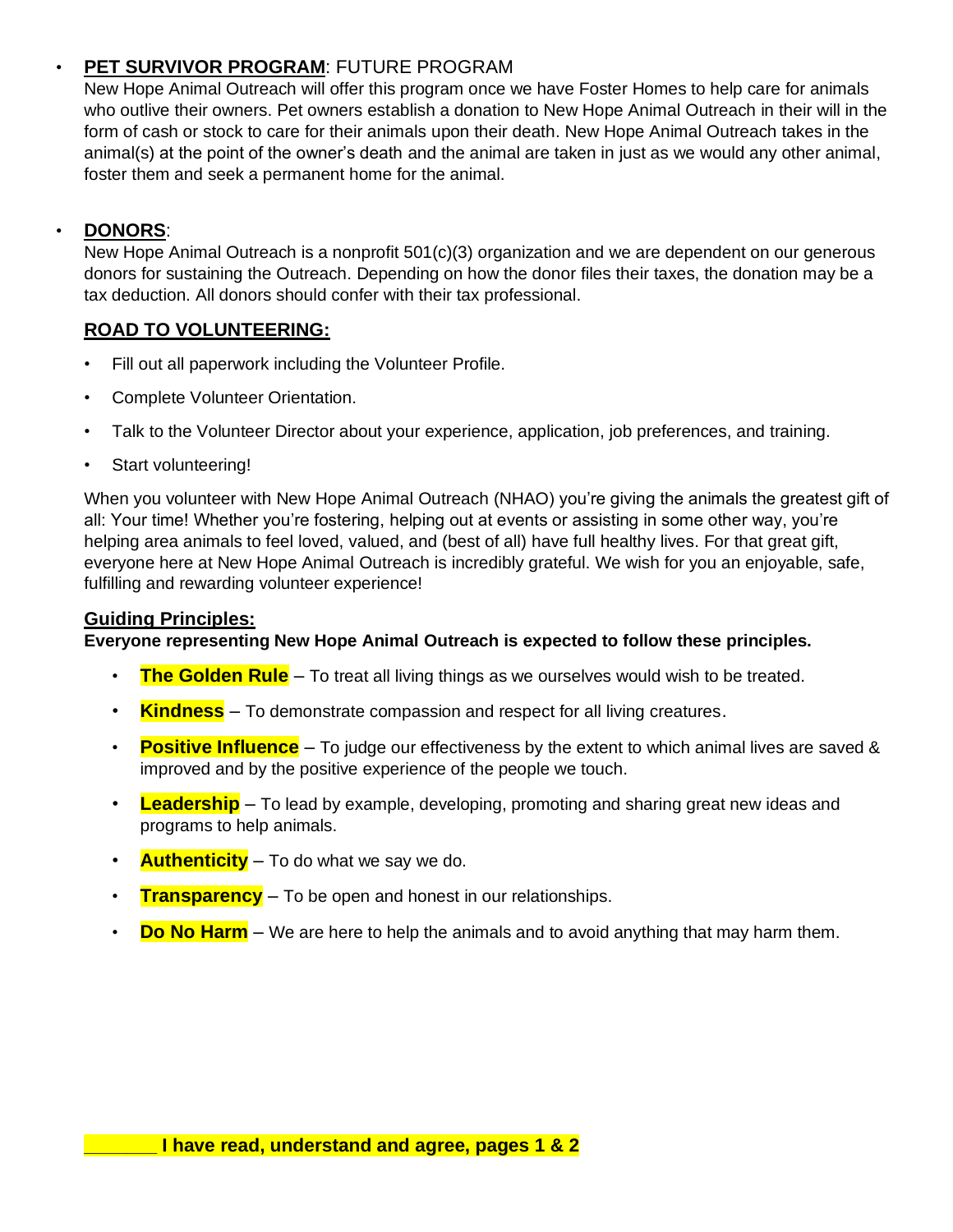#### **New Hope Animal Outreach Commitment to Volunteers:**

- **Provide adequate information**, training and assistance to assure a successful experience.
- **Provide guidance**, goals and feedback.
- **Respect** the volunteer's skills.
- **Be open-minded** and receptive to comments and suggestions.
- **Recognize the volunteer is a valued** NHAO team member and treat them as such. They are vital to our mission of helping homeless animals.

#### **NHAO Volunteer's Commitment to the Animals:**

- **Show up.** If you sign up for something, NHAO and the animals are counting on you. We plan our events once we know that adequate volunteers can be there. If you can't make it, communicate as soon as possible with the Volunteer Director or Event Planner.
- **Complete any assignments** for which you volunteer. If you cannot complete the assignment, please notify the Volunteer Director as soon as possible.
- **Act professionally**. When you're working at NHAO or are out in public, you represent New Hope Animal Outreach and the animals we serve. Always act in a professional manner. This will be further discussed on page 5.

#### **Who Can Volunteer?**

Any adult who loves and respects animals can volunteer at NHAO. Previous shelter experience is useful, but those without such experience are still eligible to volunteer. People skills, management skills and working as a team are just as important.

Potential volunteers will supply references as requested. For certain volunteer positions, NHAO may perform criminal background checks. NHAO may perform these checks at its sole discretion. No one with a previous conviction of animal cruelty will be allowed to volunteer at NHAO.

#### **Youth Volunteers:**

Children aged 12 and above may volunteer when accompanied by a parent or guardian, after meeting with, and approved by, the Volunteer Director and Board Chairman.

The parent/guardian accepts full responsibility for the child's safety and any medical bills incurred by this child. The Volunteer Director will determine which volunteer positions are open to minor volunteers.

**\_\_\_\_\_\_ I have read, understand and agree, page 3**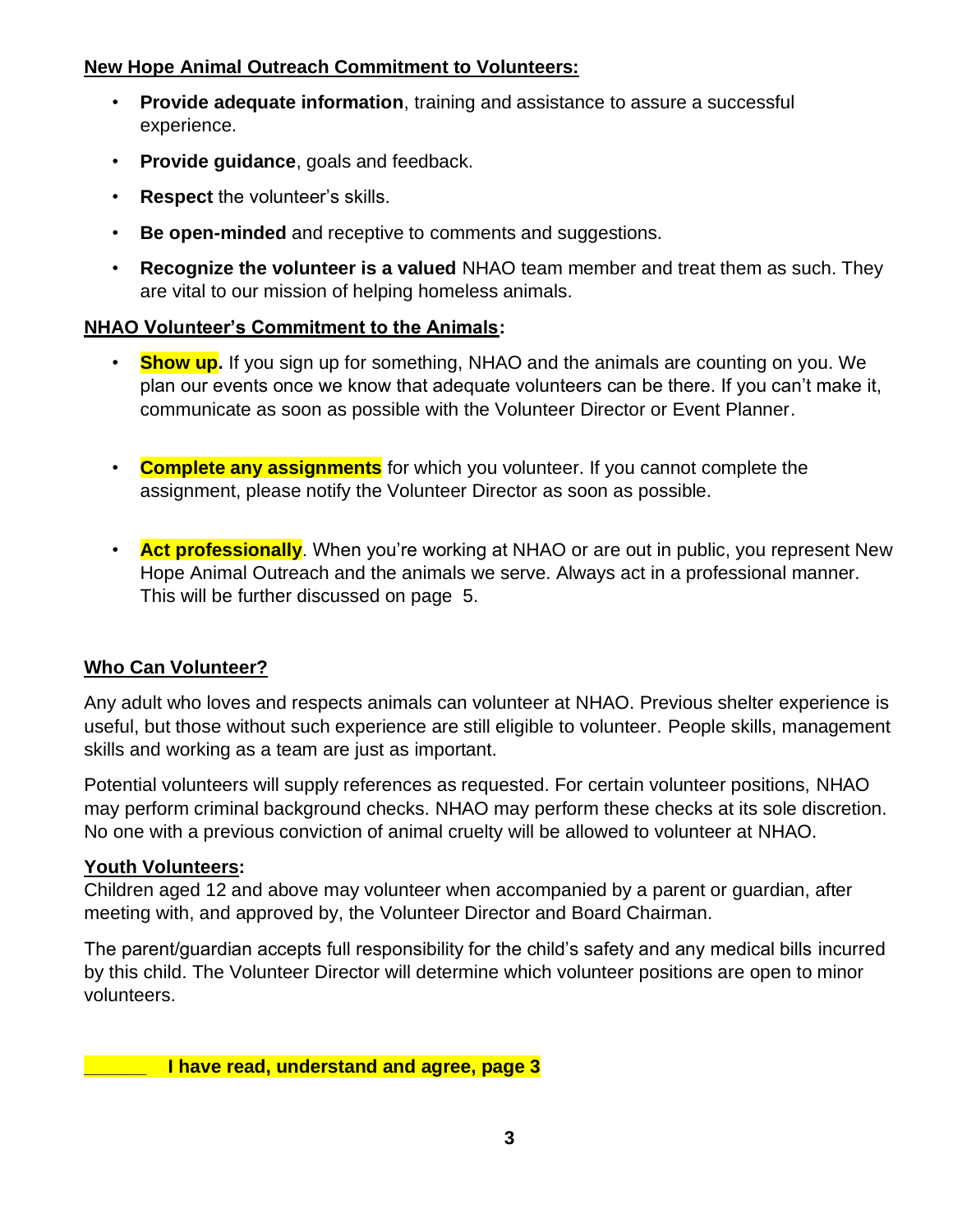## **Safety:**

Our very first priority is safety for the volunteer AND the animals. The NHAO Staff and volunteers work together to prioritize safety for the public, the animals and for ourselves.

## **The 4 A's when around Animals:**

- Avoid the creation of unnecessary stress for the animals,
- Always pay attention to every animal in your care,
- Appropriate clothing
- Appropriate training

## **Follow NHAO Procedures, Guidelines, Instructions & Rules:**

Each task has its own set of guidelines to follow to assure the best outcome. Cutting corners can put ourselves and/or the public in danger. If you ever have questions, please contact the Volunteer Director.

## **Dress Code:**

The NHAO dress code is based on safety and general appearance appropriate for the type of volunteer job being performed.

If meeting the public: Dress in clean, attractive clothing appropriate for the venue and task of the volunteer assignment. (See section: Representing New Hope Animal Outreach)

Animal care: Long pants and sleeves to prevent scratches; Do not wear long chains, necklaces or earrings that could become entangled with an animal and cause injury to you and/or the animal. Wear gloves if you feel it is necessary.

## **Track your hours:**

Always sign in and out in the Volunteer Hours Binder because:

- ~ It is essential so we have an accurate accounting of the hours our volunteers donate to NHAO.
- ~ This information is reported to the Board, to our Donors.
- ~ Volunteer hours are a very useful tool when we apply for Grants.
- ~ Some employers encourage their employees to volunteer so this may be useful to you.
- ~ If you are a student, you may be able to get credit for your volunteer time.

## **Communication:**

~ Internet availability and an email address makes communication easier and quick.

~ If you do not have Internet availability, we will work with you to assure another plan to keep you informed.

~ Please respond to communications from NHAO, whether by email or other method, in a timely fashion.

~ NHAO Staff are committed to answering emails within 48 hours (regular business hours) and we ask that our Volunteers do the same.

#### **Volunteer Profile:**

Keep your Volunteer Profile updated with current mailing address, email address, and phone number.

None of your information will ever be shared, sold or traded to any other organization.

**\_\_\_\_\_\_ I have read, understand and agree, page 4**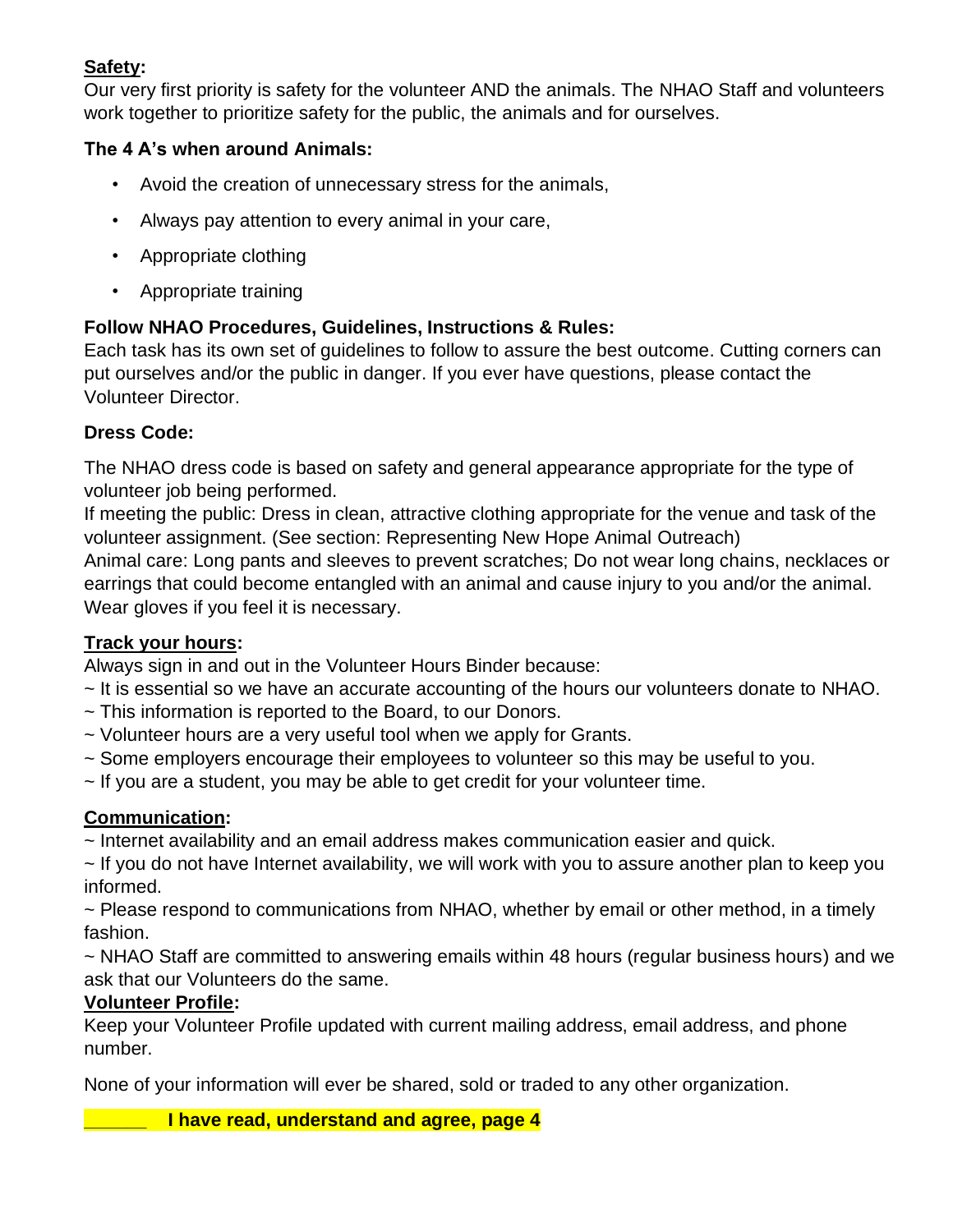## **REPRESENTING NEW HOPE ANIMAL OUTREACH:**

## **Standards of conduct and customer service**

New Hope Animal Outreach upholds the highest standards of conduct and service designed to improve the lives of animals. When you are serving as a New Hope Animal Outreach volunteer, we ask that you please do the same. Here are a few service guidelines that we expect you follow.

**Be professional.** As a New Hope Animal Outreach volunteer, please present an image that is both professional and appropriate to your working conditions. Remember, you represent New Hope Animal Outreach and the first impression you create will be a lasting one for the Outreach. Keep the following in mind:

- You should have a well-groomed appearance.
- When representing NHAO, be aware of your language, behavior and body language. Be professional, patient and respectful at all times. Offending people does not help the animals we are there to serve.
- New Hope Animal Outreach T-shirts and name tags (if issued) or aprons (if applicable) should be worn and be visible at all times when representing New Hope Animal Outreach in public. Other attire should be clean and appropriate for the setting.
- When you're serving as a volunteer for New Hope Animal Outreach, what you say and do reflects on New Hope Animal Outreach as a whole. We know volunteers may have a variety of beliefs and values when it comes to animal welfare issues, and we sincerely accept this diversity of thought. But if there is an issue on which New Hope Animal Outreach has not taken a position, you must remain neutral on the matter while representing New Hope Animal Outreach. Any personal comments you make should be clearly identified as personal comments.
- Eating is not recommended at event booths when visitors are present. However, it is understood that if the event is several hours long, stepping away to eat is, of course, allowed. No volunteer should ever smoke, drink alcohol or use drugs when representing New Hope Animal Outreach in public.
- Booth and exhibit areas should be kept neat and free of debris. Literature should be displayed neatly and be easily accessible.

## **SOCIAL MEDIA:**

Online communication tools such as blogs and social media networks (e.g., Facebook, Twitter and Instagram) are becoming the go-to channels for people who are interested in keeping up with New Hope Animal Outreach and our many efforts to help homeless animals.

For that reason, and because your behavior as a volunteer reflects on New Hope Animal Outreach, **please use good judgment whenever you contribute to New Hope Animal Outreach's social media pages.** We encourage volunteers to join online conversations and spread the word about New Hope Animal Outreach and the animals, **but you should never speak as an official representative of New Hope Animal Outreach.**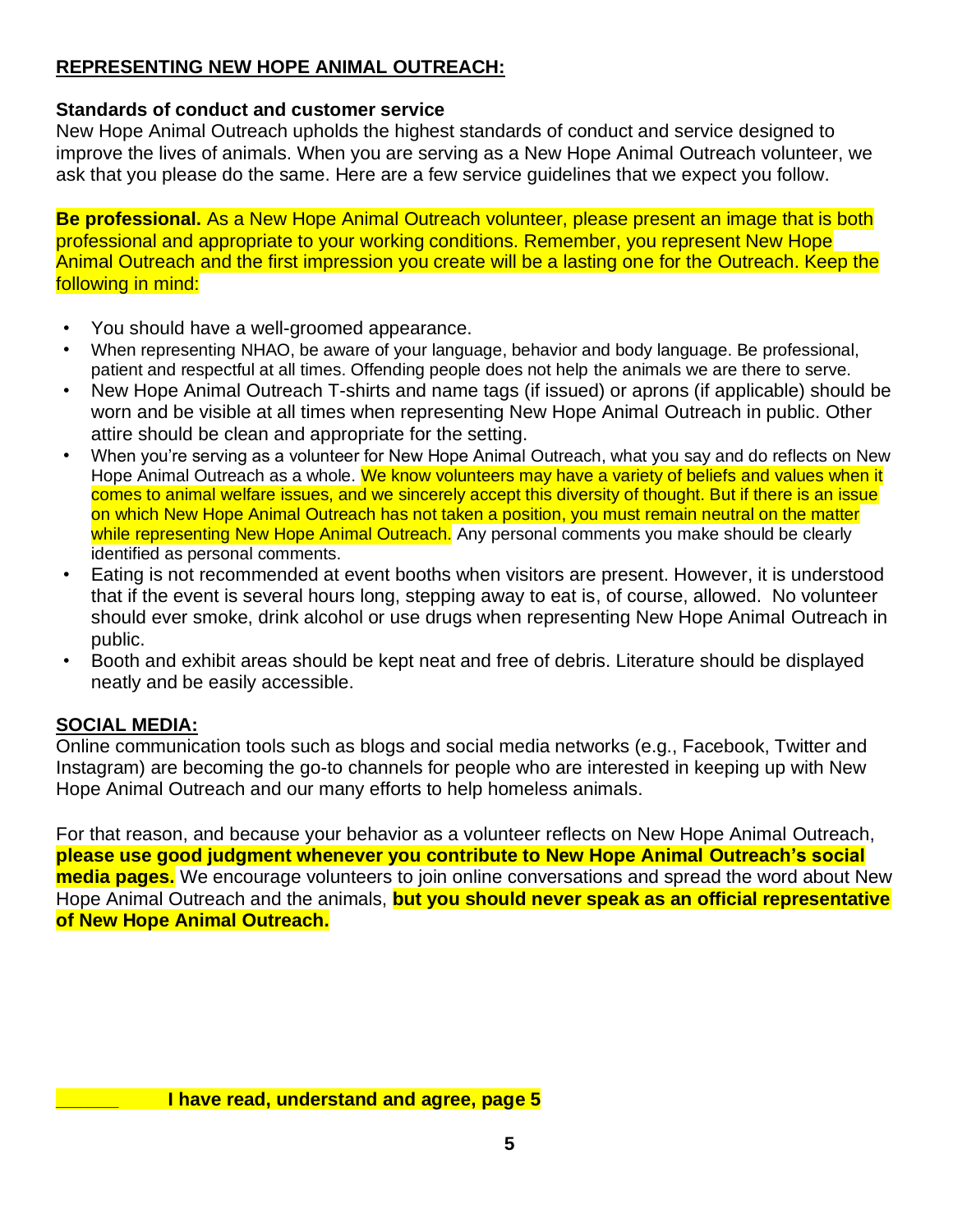**When you are engaging with others via social media on behalf of New Hope Animal Outreach, please keep in mind the following:** 

- Be transparent: Identify yourself as a volunteer of New Hope Animal Outreach.
- Be accurate: Make sure you check your facts with a staff member who's involved with the issue before posting. Take every precaution to gather the most current information available. Be the first to acknowledge and correct your own mistakes.
- Provide resources: Link back to our website whenever you can so that people can see where your information is coming from.
- Be considerate: Please do not use profanity, derogatory language or personal attacks, or engage in any other inappropriate conduct.
- Be real: Avoid just copying and pasting press releases or website content. Take talking points and put them in your own words. (The one exception is when you are quoting someone or using an official statement.)
- Be professional: Do not allow legitimate online explanation of a position or debate to devolve into personal attacks, fights or other conduct that would reflect poorly on you or New Hope Animal Outreach. If you have any doubts about the appropriateness of your involvement in an online discussion, please disengage or do not get involved in the first place. Pass along the link to your volunteer coordinator.
- Protect sensitive information: Protect New Hope Animal Outreach's confidential and proprietary information as well as the personal information of others. Get permission to use copyrighted content such as photos or videos, or to cite or reference our supporters, partners or suppliers. Do not disclose or use any confidential or business information about New Hope Animal Outreach, such as member or donor information. Do not disclose personal information about co-workers, volunteers or former employees. Failure in this area will impact your volunteer position with NHAO.
- You are encouraged and welcome to use your own social media platforms to help promote adoptable animals, events, volunteer opportunities, advocacy, outreach and more.
- New Hope Animal Outreach volunteers are prohibited from starting any new social media properties that represent the organization. If you have any questions about this, please contact the Volunteer Director.

#### **MEDIA CONTACT:**

As a volunteer, you are permitted to act as a representative of New Hope Animal Outreach, but please do so only to the extent described in your position description. Media relations can be complex. For that reason, we ask that, as a New Hope Animal Outreach Volunteer, **you do not speak for New Hope Animal Outreach with the media without prior permission** from the Volunteer Director or Board President. Please send all media inquiries directly to the Volunteer Director. Please note that media inquiries are extremely time-sensitive and should be forwarded as soon as they are received.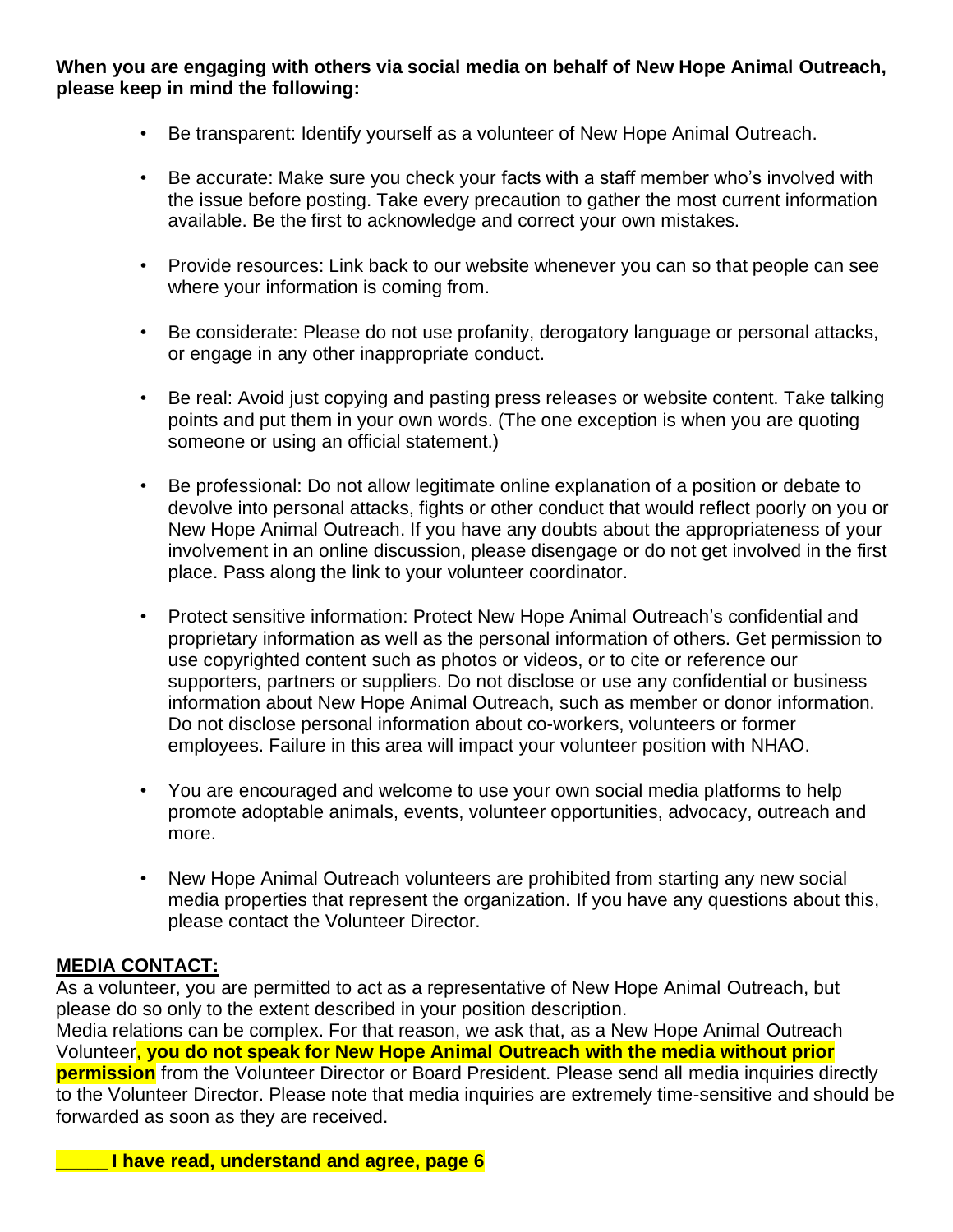## **PLEASE BE AWARE:**

All content developed by any volunteer as a New Hope Animal Outreach volunteer is the property of New Hope Animal Outreach.

- This includes, but is not limited to, all graphics, web pages, narratives, research, compilations, instructional texts, text, photos, videos, writings, computer programs, spreadsheets, summaries and recordings. It also includes any royalties, proceeds or other benefits derived from these materials. Of course, volunteers will receive appropriate credit for their submissions.
- Grant New Hope Animal Outreach rights in all photographic images, video and audio recordings of you made during the course of your assignment.
- Return all New Hope Animal Outreach property when requested or when your volunteer service ends.

#### **Expenses and insurance**

- NHAO does not carry health, medical, liability, automobile, worker's compensation or disability insurance coverage for any volunteer. Each volunteer is responsible for carrying their own insurance coverage.
- Cover all your own expenses associated with volunteering for New Hope Animal Outreach. In certain instances, some expenses will be reimbursed but you must receive prior approval in writing (i.e., email) from the Volunteer Director before New Hope Animal Outreach will reimburse you for any expense.
- Your mileage costs and other expenses relating to your volunteer work may also be taxdeductible. Please consult with your tax professional for more information.

#### **Personal leave of absence**

If you are unable to volunteer due to unforeseen circumstances, you may take a leave of absence for any period of time. Please discuss your needs with the Volunteer Director.

#### **Confidentiality and Nondisclosure policy**

As a volunteer, you are responsible for maintaining the confidentiality of all proprietary or privileged information of New Hope Animal Outreach to which you are exposed while serving as a volunteer. Failure to maintain confidentiality will result in termination of your relationship with New Hope Animal Outreach.

When you become a volunteer, you agree and understand that any breach of this confidentiality clause will cause New Hope Animal Outreach immediate and irreparable harm. You agree that New Hope Animal Outreach is entitled to injunctive relief or a preliminary injunction if this confidentiality clause is breached. You agree that New Hope Animal Outreach does not need to post a bond if New Hope Animal Outreach asks a court for a temporary injunction or interlocutory injunctive relief. Some volunteer positions may require you to sign a Non-Disclosure Agreement.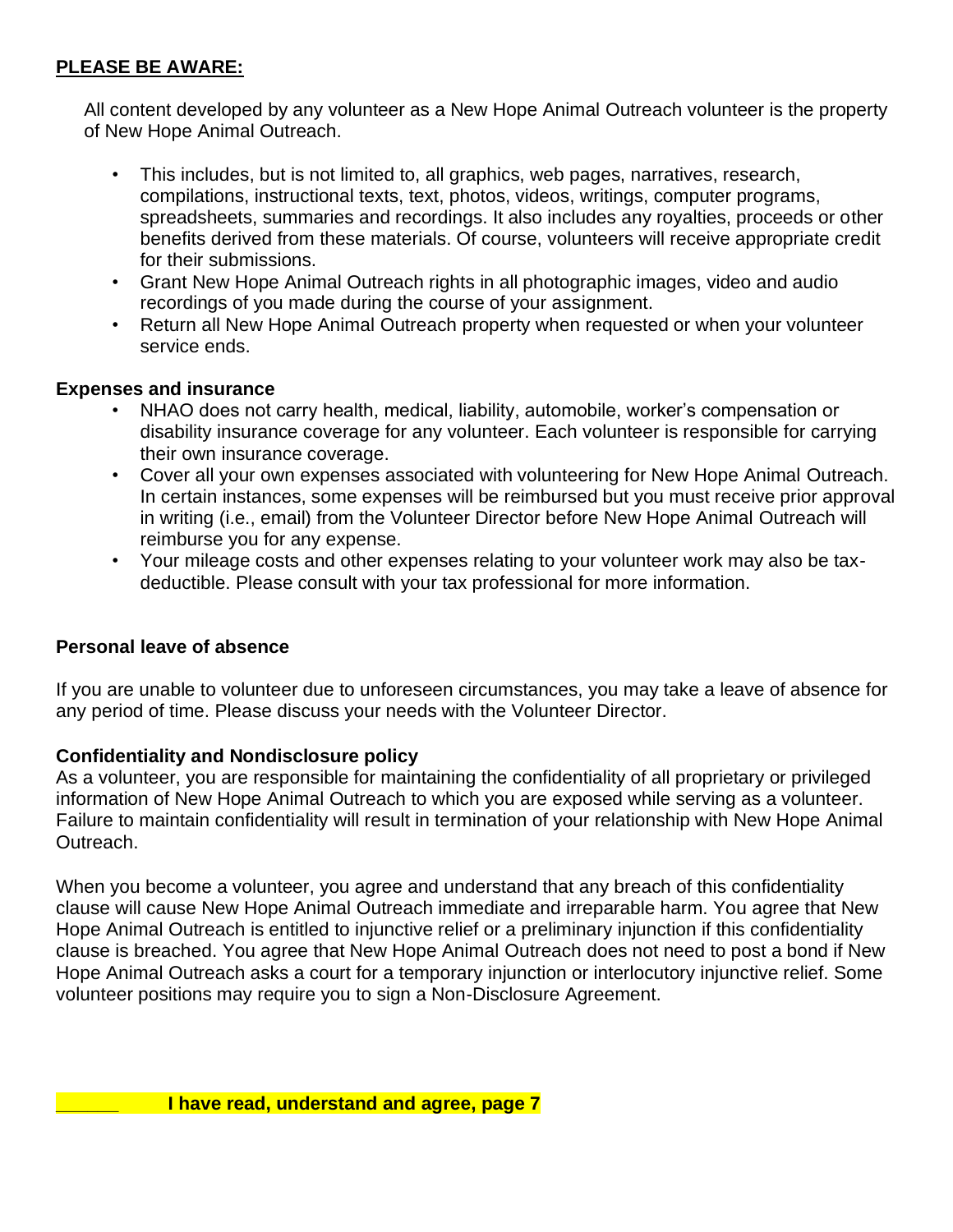#### **Volunteer performance support**

Our goal is to make sure all our volunteers have wonderful, rewarding experiences with New Hope Animal Outreach. All volunteer programs offer volunteer training, support programs and performance feedback.

Performance feedback sessions give New Hope Animal Outreach staff a chance to meet with volunteers one-on-one to review the position description, discuss what's going well, and identify goals and areas for improvement.

If, as a volunteer, you have not acted in New Hope Animal Outreach's interests, it may be necessary to end the volunteer relationship. You or the Volunteer Director may end your volunteer relationship at will.

When the relationship between New Hope Animal Outreach and a volunteer is terminated, all New Hope Animal Outreach property, if any has been issued, must be returned to the volunteer team contact immediately. All volunteer benefits will terminate as of that date.

#### **Causes for release from volunteer service**

Here are some potential causes for release from volunteer service:

- Breaking of confidentiality
- Failure to adhere to policies or follow procedures
- Failure to report volunteer hours
- **Inactivity**
- Inappropriate drug or alcohol use
- Inappropriate or unprofessional conduct
- Excessive "no-show" for volunteer shifts
- Not fulfilling the duties of the volunteer position
- Misrepresentation of New Hope Animal Outreach
- Theft
- Violence or implication of violence
- Conduct outside NHAO Sexual Harassment/Discrimination Policy

#### **Grievance procedure**

If you have any questions or challenges regarding your volunteer assignment, please bring them to the attention of your staff supervisor or the volunteer department. The volunteer management staff make every effort to provide you with an opportunity to raise your questions in confidence and without fear of reprisal or discrimination. Every effort will be made to investigate in a timely manner and settle the issue on a fair and equitable basis.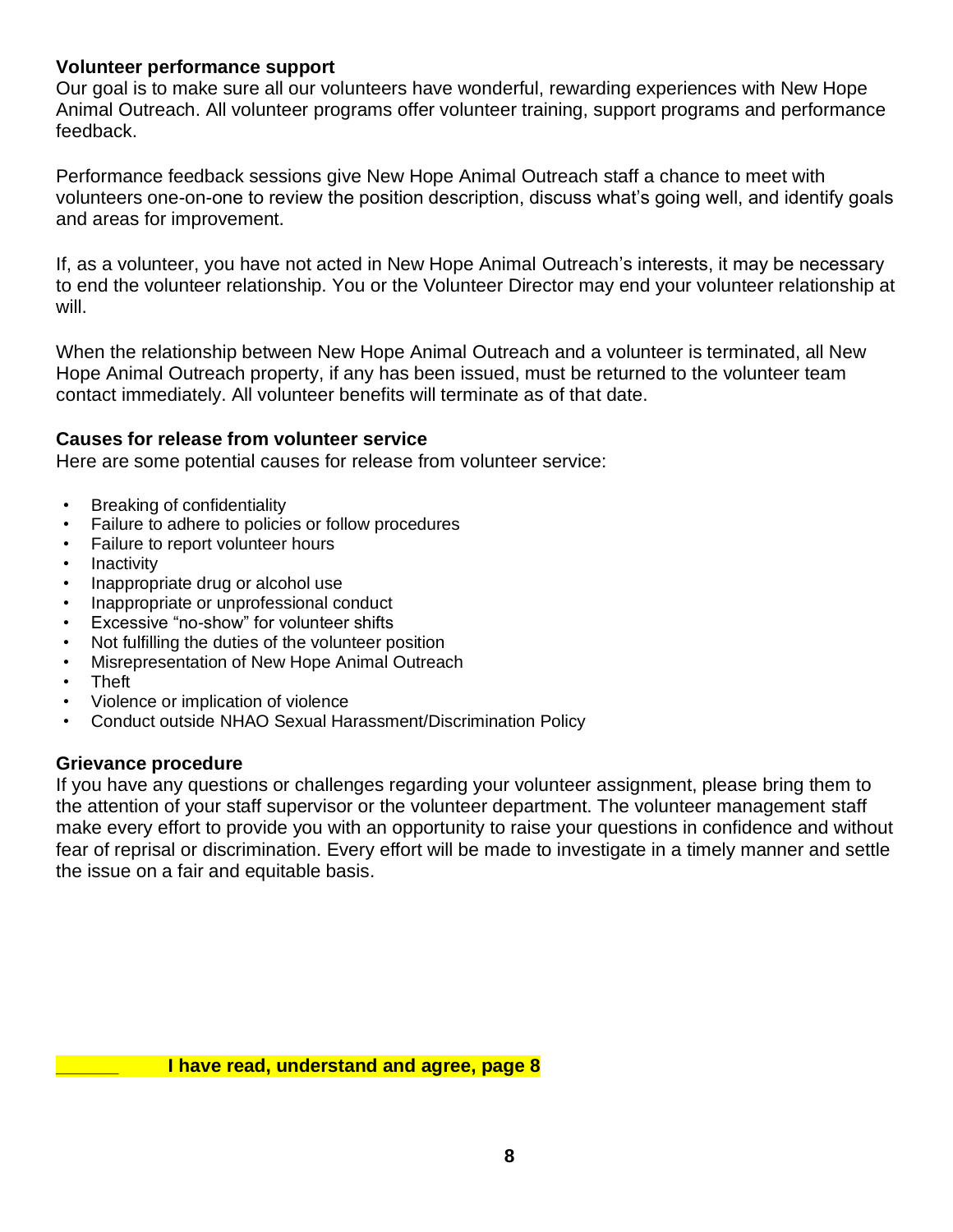#### **Conflicts of interest**

As a volunteer for New Hope Animal Outreach, you should avoid any outside activity that could negatively affect the independence and objectivity of your judgment, or interfere with the timely and effective performance of your duties and responsibilities, or that could discredit New Hope Animal Outreach or conflict or appear to conflict with New Hope Animal Outreach' best interests. The success of New Hope Animal Outreach rests on its reputation and the goodwill of its many supporters.

Unless expressly authorized, no outside activity should involve the use of New Hope Animal Outreach assets, funds, materials, facilities, time or the services of other New Hope Animal Outreach volunteers and employees. Violations of this policy may result in release from volunteer service with New Hope Animal Outreach.

If you are asked to take part in an activity that conflicts with the vision and philosophies of New Hope Animal Outreach, or if a potential or actual conflict of interest arises, please contact the Volunteer Director.

#### **Sexual harassment policy**

New Hope Animal Outreach is committed to providing an environment that is free from harassment and unlawful discrimination. In accordance with all federal, state and local laws, New Hope Animal Outreach expressly prohibits discrimination or harassment based on race, color, religion, creed, gender, pregnancy, age, national origin, ancestry, physical or mental disability or handicap, citizenship, marital status, sexual orientation, military or veteran's status, or any other protected classification.

New Hope Animal Outreach expressly forbids and will not tolerate any actions (e.g., words, jokes, comments or gestures) that unreasonably create an intimidating, hostile or offensive environment. Sexual harassment is defined as unwelcome sexual advances, requests for sexual favors, or other verbal or physical conduct of a sexual nature where:

- Submission to such conduct is made a term or condition of volunteering, either explicitly or implicitly
- Submission to or rejection of such conduct has the purpose or effect of creating an offensive, hostile or intimidating work environment

Anyone engaging in sexual or other unlawful harassment will be subject to release from volunteer service. If you believe you are the victim of harassment or have witnessed harassment of any kind, immediately notify the Volunteer Director, Board President, or any other Board Member. New Hope Animal Outreach will not tolerate any retaliation, harassment or intimidation of any volunteer who makes a complaint under this policy or who assists in a complaint investigation. Any retaliation, harassment or intimidation may result in release from volunteer service. Investigation of reports of harassment will be conducted, and these investigations will be kept as confidential as is practical. Following the investigation, the volunteer who filed the complaint will be informed of the findings and the action taken. If, as a result of the investigation, New Hope Animal Outreach determines that an employee or volunteer has engaged in harassment or illegal discrimination in violation of this policy, New Hope Animal Outreach will take appropriate corrective measures. Such action may range from counseling to immediate termination of employment, release from volunteer service or possible legal action.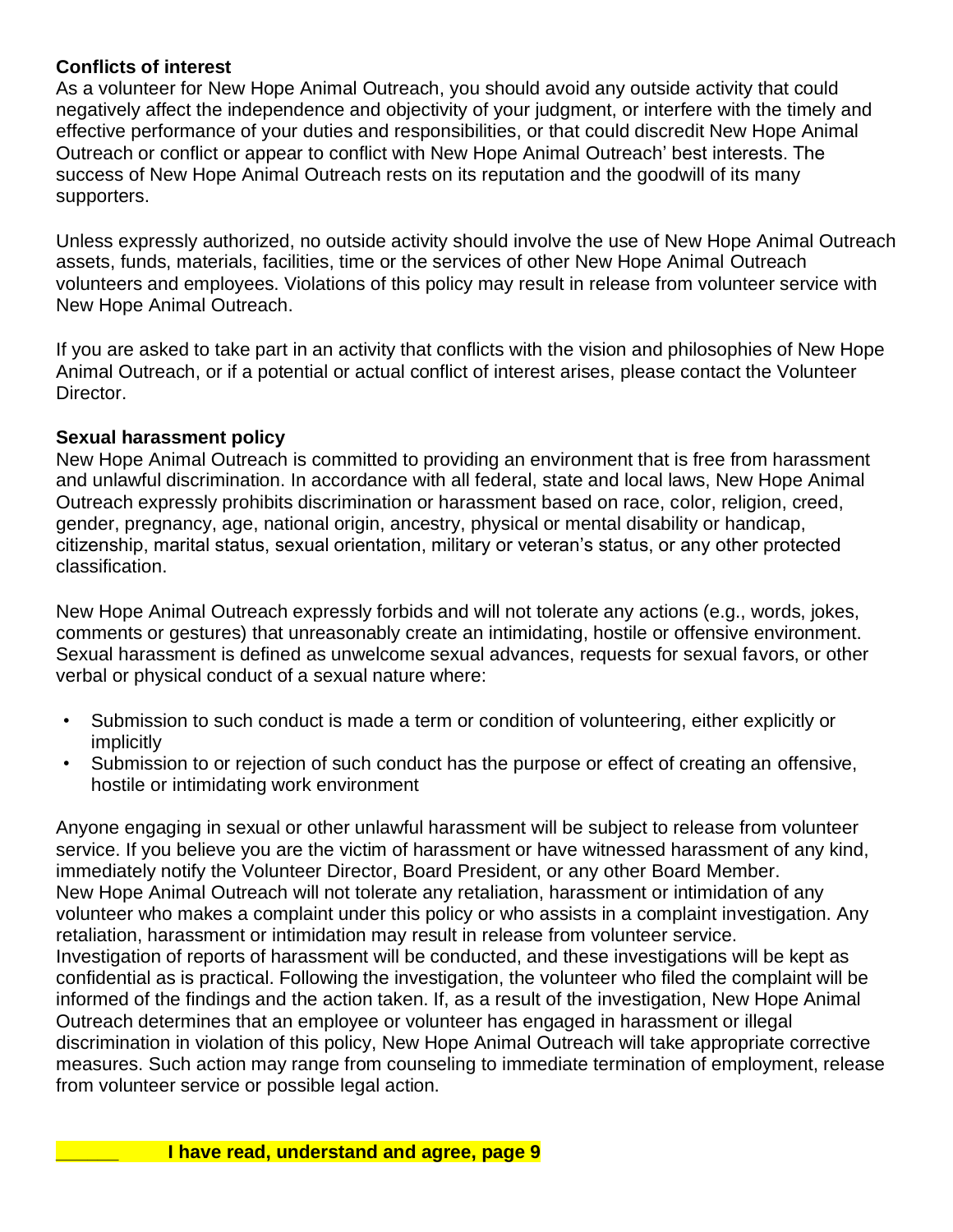## **Job Descriptions:**

## **This is the fun part...Choosing what you'd like to do to help the animals! (Future Jobs are highlighted in grey)**

Look over these established job descriptions. If you have any questions, the Volunteer Director can help you. If there is a job that is not on the list, see the Volunteer Director with your suggestion after putting together an outline the job.

## **Fostering Cats, Kittens, Puppies, and Adult Dogs (Urgently Needed!)**

\*New Hope Animal Outreach depends on our foster families to provide homes for animals waiting for adoption. For more information, please see our Foster Page.

#### **Mobile Adoption Coordinator**

\*Set up, staff and take down mobile adoption sites to help pair adoptable animals with their forever homes

\*Interview potential adopters, approve & deny adoptions

\*Ensure safety of animals at events

\*Organize supplies, manage volunteers & animals at event

#### **Adoption Counselor**

\*This position can be done from home; requires phone & email access.

\*Match potential adopters with dogs and cats, ensuring that the personality and needs of the animal matches the temperaments, lifestyle, and experience of the potential owner(s).

\*Discuss aspects of bringing a new pet into a new home.

\*Educate adopters about training, licensing, and more.

\*Pass information on to staff.

#### **Marketing/Outreach**

Get the word out about NHAO's adoption, fostering, volunteer programs, and events.

\*Keep various social media platforms updated

\*Research new venues for outreach

#### **Fundraising**

\*Help with corporate solicitations, business donations, and community involvement.

\*Assist with planning fundraising events

\*Assist at the fundraising events by serving food, checking in guests, etc

## **Special Events Planning**

\*Join the Event Planning Committee – Committee Chair, Rachel Weertz

\*Help research and coordinate future events including our major annual event

\*Work with Executive Director on outreach to community groups willing to partner with NHAO \*Generate the interest of donors, potential adopters, and future volunteers by representing New Hope Animal Outreach at public events

## **Home Visits**

\*Visit the homes of potential adopters

\*Discuss puppy proofing, introducing new pet to resident animals, crate training, fence issues, etc. \*'Search out any concerning matters in the home, and communicate promptly with staff

\* Requires excellent professional and tactful communication skills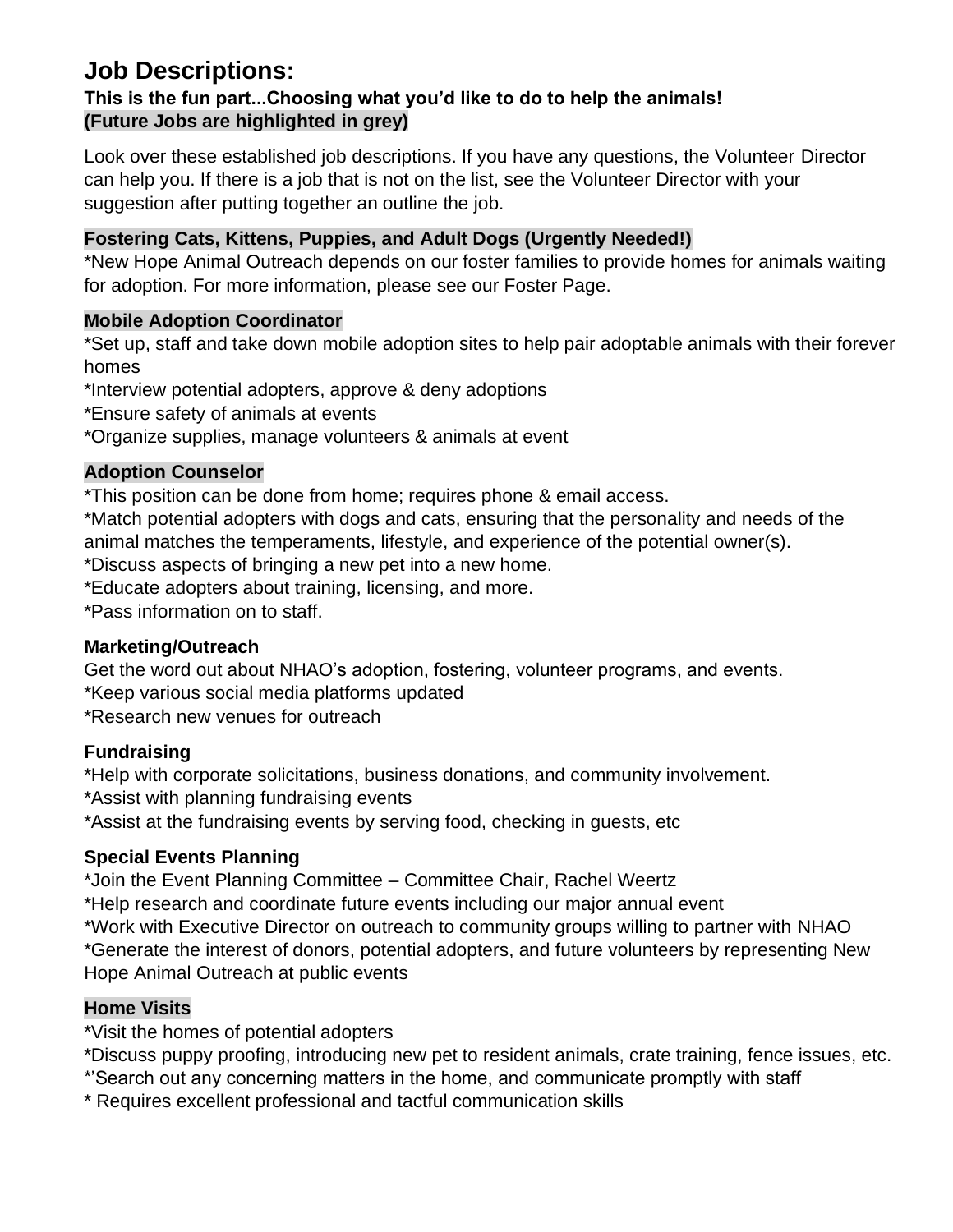## **Education**

\*Attend elementary schools, scout troops and other organizations to present educational programs on humane treatment, bite prevention, importance of spay/neuter programs, etc. \* Requires being comfortable talking to small and large groups of people in a variety of age groups; promptness; ability to put age-appropriate programs together.

#### **Cat or Dog Handler at Adoption Events**

\*Assist Mobile Adoption Coordinator

\*Handle dogs and cats of all sizes, breeds, ages & activity levels

\*Talk with the public and assist in adoption counseling and promotion of New Hope Animal Outreach's mission

#### **Transport**

Provide transportation of animals to and from our office, to mobile adoptions events & vet appointments and in relation to the TNR Program. Transports require use of personal vehicle.

#### **Office and Admin Support**

- \*Filing and photocopying \*Phone calls
- \*Stuffing envelopes for large mailings

\*Laundry

\*Cleaning crates, litter boxes

#### **Cat and Dog Cuddler**

\*Give physical attention (cuddling) to cats and dogs being temporarily housed at an adoption site \*Make sure the environment is clean and comfortable. Feed and scoop cat litter if necessary. \*Flexible hours, weekends included

#### **Rescue Readers**

A 30 - 60 minute reading program where young students come to the Outreach and read to the animals in our adoption center. Provides soothing company to dogs, cats, and critters as they await adoption and as a bonus, students gain confidence and improve their reading skills!

#### **Database Entry**

\*Enter medical, adopter, and foster information into our database

\*Put together and mail out adoption packets

\*Talk with veterinary clinics

\*Requires intermediate to advanced computer skills; the ability to learn new software; excellent professional communication skills

#### **Other opportunities**

\*Pick up donated supplies and food; may involve lifting/carrying. Requires valid driver's license and use of your personal vehicle.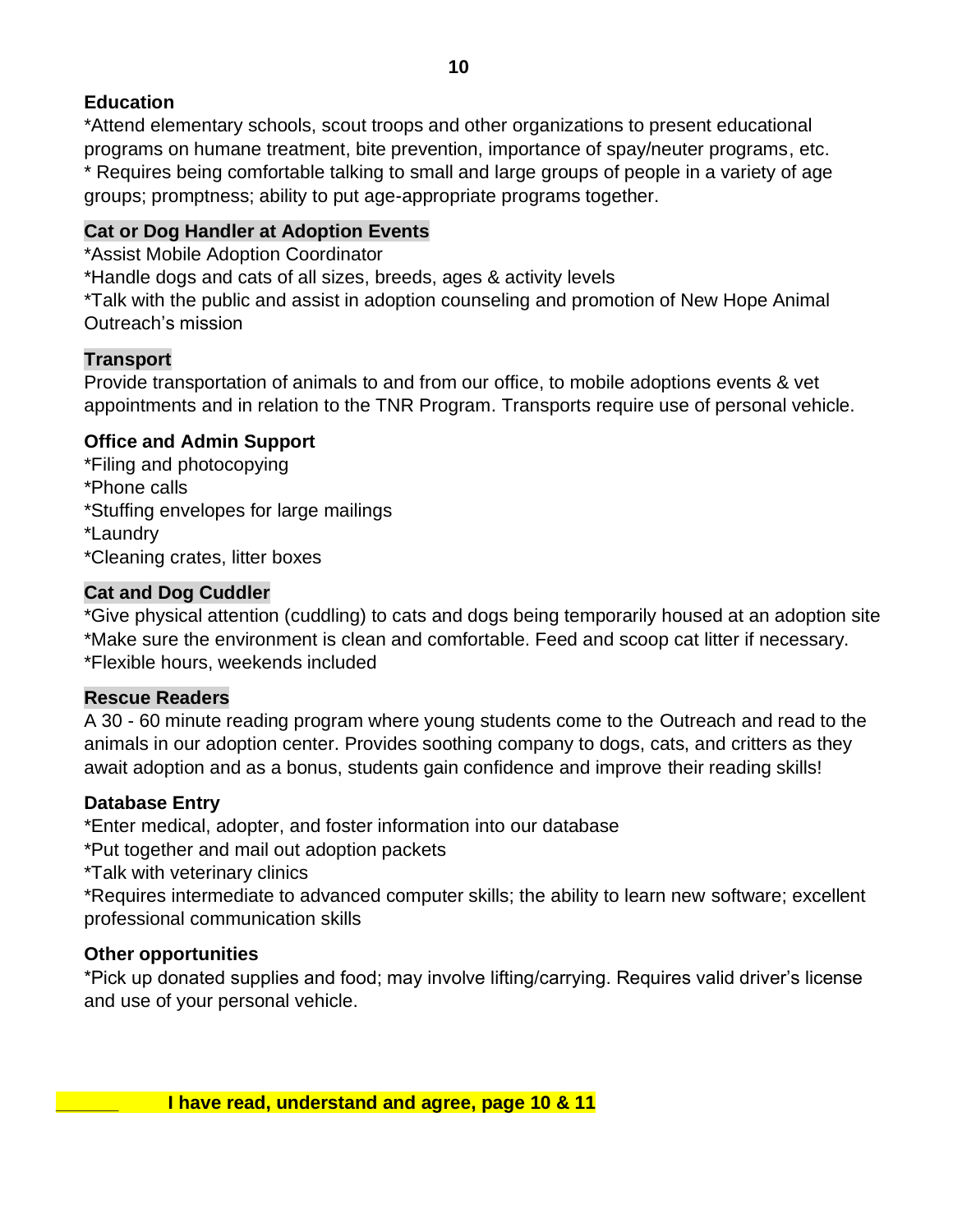## **New Hope Animal Outreach volunteer team contact information:**

**Board President: Matthew Schmahl 217.853.2072 Event Planner: Rachel Weertz Marketing/Fundraising: Suzi Morrow 217.428.1560 or 217.413.8646**

Facebook: New Hope Animal Outreach, Decatur IL

#### **Board Members:**

Jessica Dotson, The Contract Contract Contract Contract Contract Contract Contract Contract Contract Contract Contract Contract Contract Contract Contract Contract Contract Contract Contract Contract Contract Contract Cont Amber Justice, Suzi Morow, Dr. Jennifer Owen, Nachel Weertz Kristy Schmahl, Tracy Withrow

Dr. Brent Minick. Matthew Schmahl,

#### **Thank You!**

Volunteers like you are an important key to helping to save the lives of countless pets across this area. Thank you so much for caring about the animals and for giving them your time, energy, talents and affection.

We wish you a long, happy and rewarding relationship with New Hope Animal Outreach!